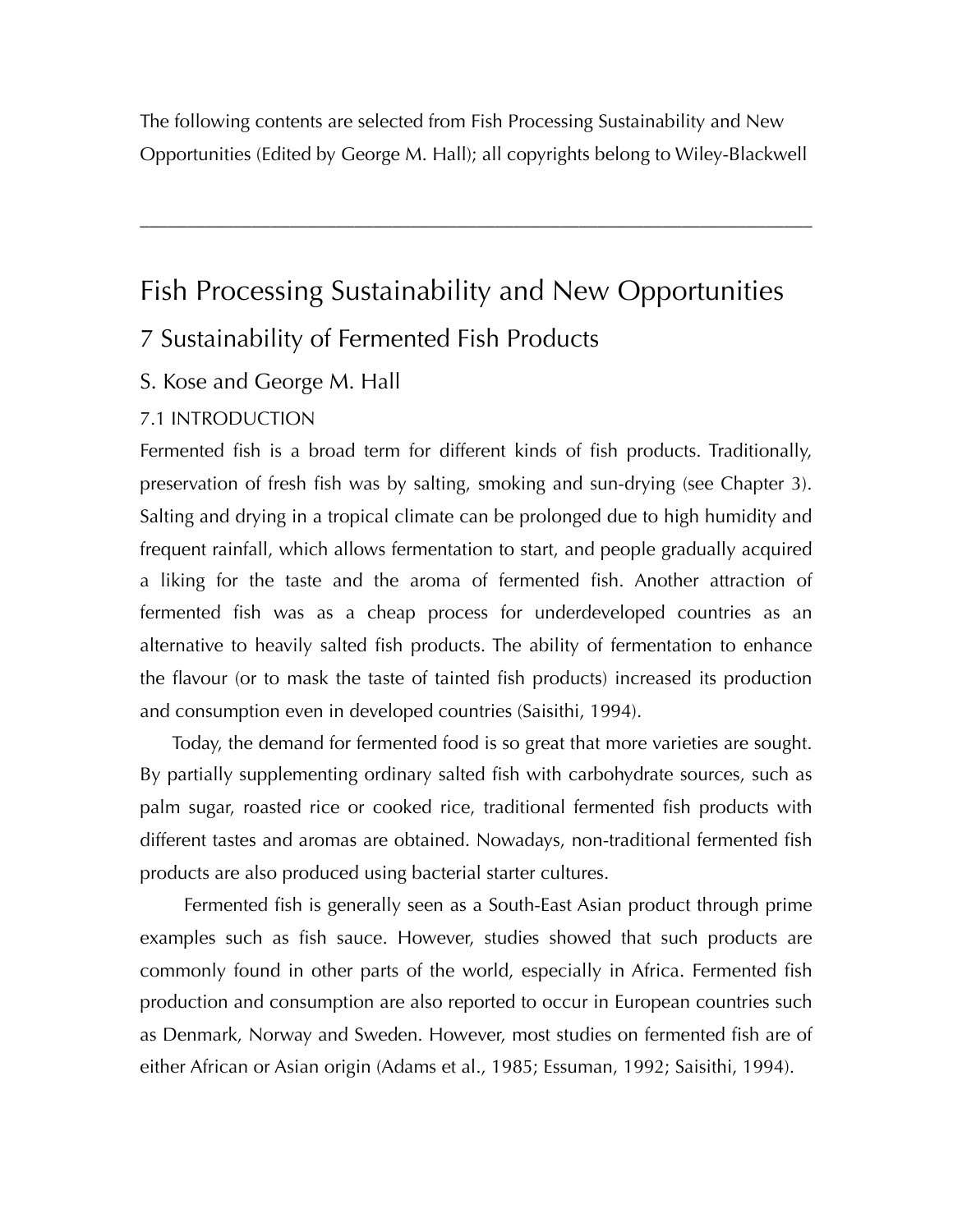#### 7.2 PRINCIPLES OF THE FERMENTATION PROCESS

The complex ripening process consists of chemical and biochemical reactions that change the characteristics of the fish tissue and thus the sensory properties of the fish. Ripening is believed to be caused mainly by enzymic actions which split macromolecules such as protein and fat in the fish musculature into low molecular weight compounds, e.g. peptides, amino acids and free fatty acids. The texture of the salted fish becomes softer and tenderer during the ripening phase and a pleasant, typical taste is formed (Schubring and Oehlenschläger, 1997). The enzymes responsible for ripening are reported to be endogenous proteolytic enzymes from the internal organs and muscle tissue of the fish. The other source of enzymes is known to be bacterial, mainly lactic acid bacteria (LAB) (Østergaard et al., 1998) derived either from fish, salt or other ingredients used in the process.

 The use of salt in fresh fish preservation as selective microbial agent has been reported by various researchers (Anihouvi et al., 2007). LAB are found as the dominant micro-organisms in many fermented fish products where their primary role is to ferment available carbohydrates and thereby cause a decrease in pH. The combination of low pH and organic acids (mainly lactic acid) is the main preservation factor in fermented fish products. Generally, pH should be below 5– 4.5 in order to inhibit pathogenic and spoilage bacteria (Østergaard et al., 1998; Paludan-Müller et al., 1999). In addition, salt and spices (such as garlic, pepper or ginger) may add to the safety of products and, in some products, garlic may serve as a carbohydrate source for the fermentation. The salt concentration may range from 1% to 20% (w/w) in different forms of fermented fish having a pronounced influence on the microbial growth and the rate of fermentation, and thereby on the sensory quality and safety of the product. It is therefore of interest to identify the optimal salt concentration, which does not inhibit the growth of the fermenting microorganisms, and in addition contributes positively to the flavour and texture of the product (Achinewhu and Oboh, 2002; Paludan-Müller et al., 2002; Komatsuzaki et al., 2005). Sustainability is enhanced here by the exploitation of a native enzyme system, native bacterial flora and ambient temperature controlled and directed to human benefit.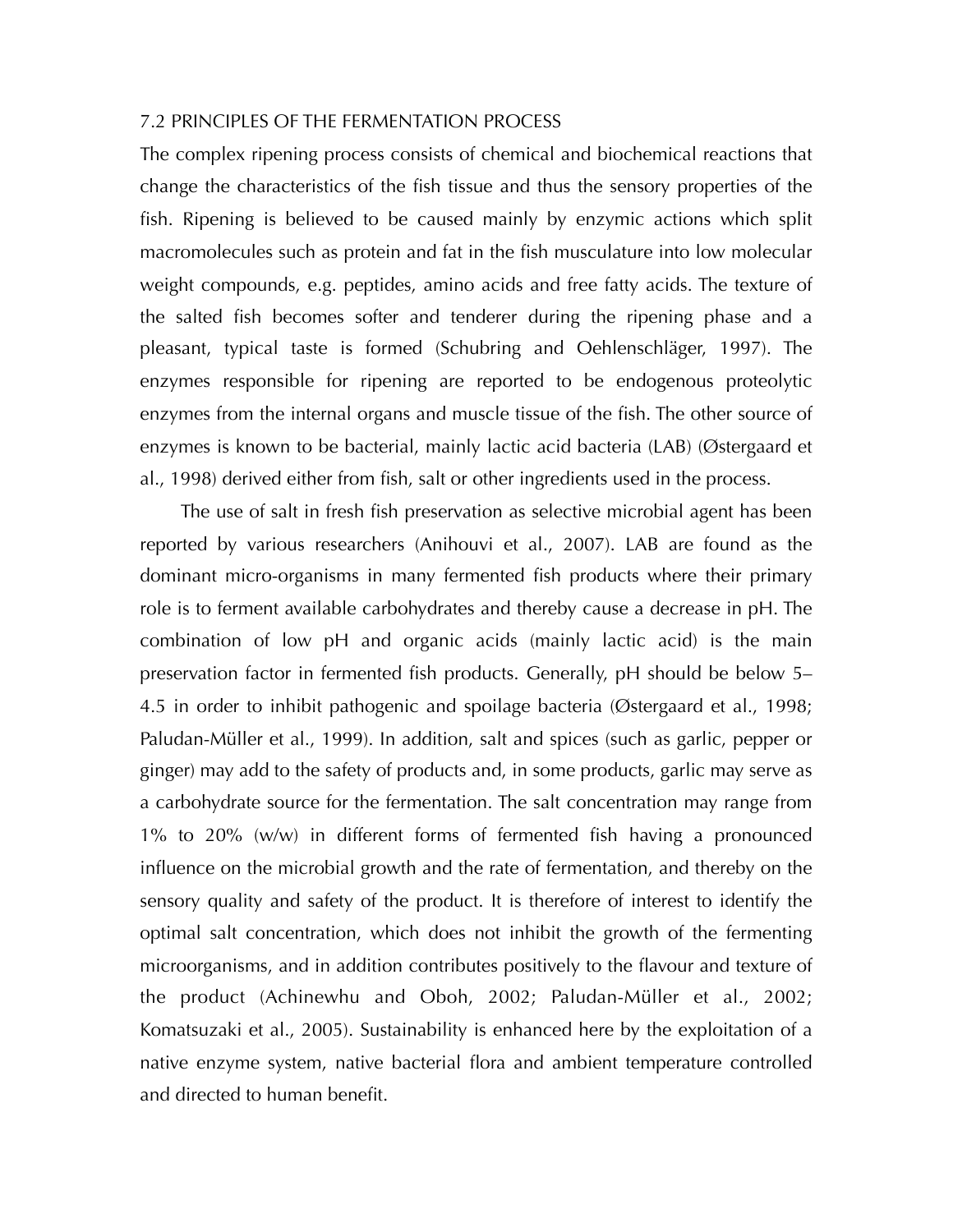#### 7.2.1 Metabolic activity of LAB

The production of lactic acid by LAB can be described as homolactic (only lactic acid produced) or heterolactic (produces carbon dioxide, lactate, acetate and sometimes ethanol). The starting point is a hexose sugar, usually glucose, and lactic acid is the end product of the well-known Embden-Meyerhof-Parnas (EMP) glycolytic pathway and it might be necessary to promote the homolactic route if lactic acid is to be the only end product. However, lactose (a disaccharide) and pentose sugars can also be metabolized, yielding varying amounts of lactic acid. The provision of fermentable sugars in a food to be preserved by the action of LAB is an essential prerequisite for a successful fermentation (Hall, 2002). Some LAB are able to catabolize amino acids, by deamination or decarboxylation, yielding carbon dioxide, ammonia and volatile fatty acids and thus contributing to the flavour of the product. Arginine is common in fish tissues and is metabolized, but any amino acid can be utilized. Decarboxylation can give rise to toxic amines and sulphur-containing amino acids can give rise to hydrogen sulphide (Han-Ching et al., 1992; Hall, 2002).

#### 7.2.3 Other issues relating to fermentation process

 Fermentable carbohydrates: The presence of fermentable carbohydrates (monoand disaccharides) is essential and is usually provided by the addition of rice (or cassava). However, starchy substrates must be broken down and enzymes with amylolytic activity have been demonstrated (Hall, 2002).

 Presence of salt: The presence of salt inhibits spoilage bacteria and promotes LAB and halophiles generally by lowering the water activity (Hall, 2002), although LAB are inhibited by low water activity affecting the fermentation (Adams et al., 1987). The effect varies depending on the phase in which salt is found, being highest in the solid state and less in solution.

 Initial pH: The initial pH of the raw material will vary and hence the pH drop due to any specific LAB activity will depend on this value. A rapid drop in pH demands the presence of easily fermentable carbohydrates (Hall, 2002).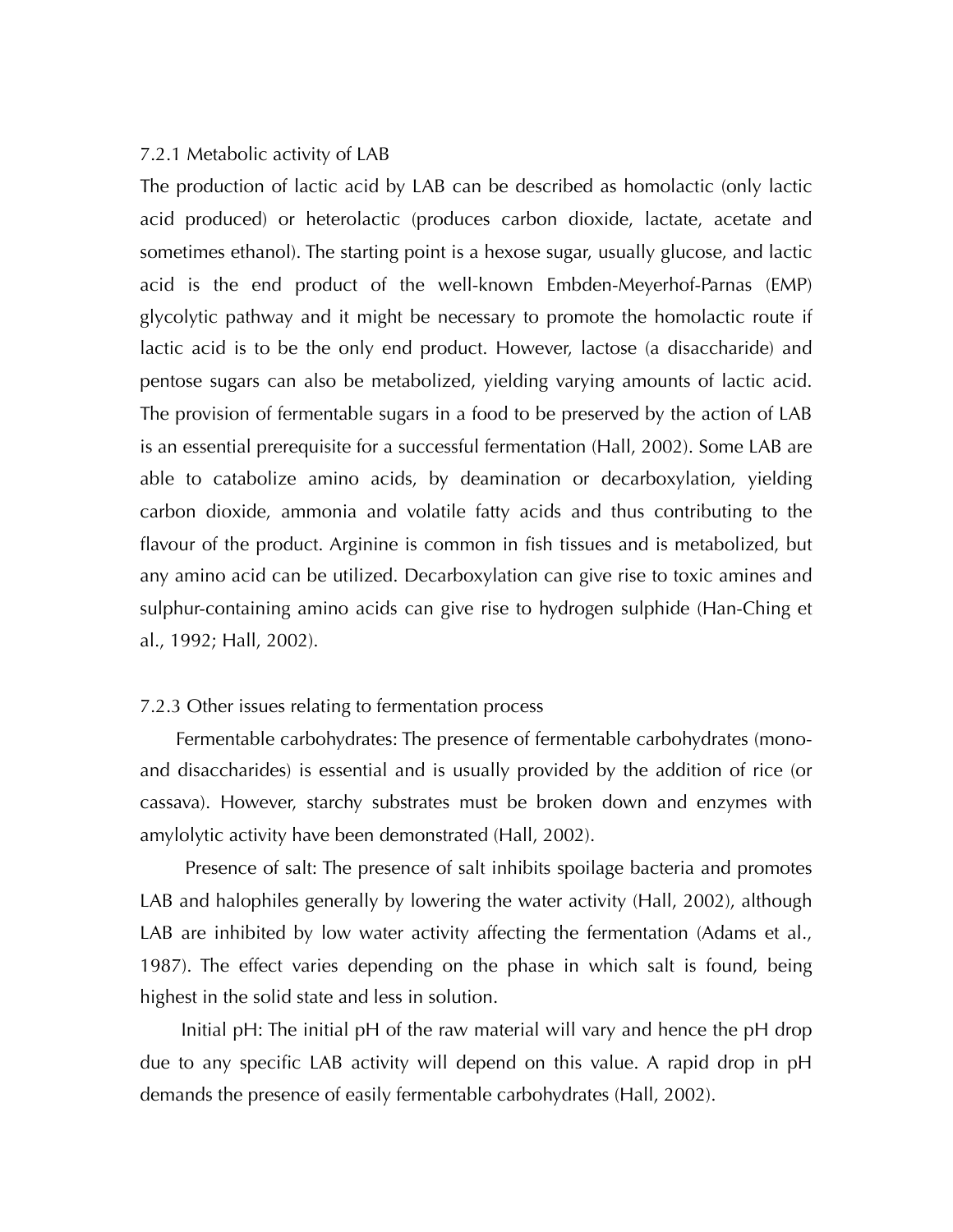Temperature: This has an enormous effect on fermentation and in traditional products ambient temperatures alone, in the range of 25–35°C, promote a vigorous ferment-promoting tissue breakdown and favour sauce production (Hall, 2002).

## 7.3 DEFINITION AND CLASSIFICATION OF FERMENTED FISH PRODUCTS

## 7.3.1 Definition

Essuman (1992) defined fermented fish as any fishery product which has undergone degradative changes through enzymatic or microbiological activity either in the presence or absence of salt. Traditionally the term 'fermented fish' covered both enzyme-hydrolysed and microbial fermented fish products, and a clear distinction has not been made between these products (Huss et al., 2003).

Most of the traditional products involve salting and occasionally smoking, marinating and drying; therefore, although some products are only involved in one type of processing method (either salted, marinated or smoked) some involve combinations and can also be called fermented fish products. Some products may be called semi-fermented products such as Icelandic fermented shark or Norwegian rakfisk (URL-1; Amilien and Hegnes 2004).

 Another definition of fermented fish products is 'products which contain a carbohydrate source and in which the level of salt is less than 8% water phase salt (WPS)'. This level of salt (8%) allows the fermentative growth of LAB and a concomitant decrease in pH to less than 4.5. In contrast, enzyme-hydrolysed fish has a WPS greater than 8% and a final pH between 5 and 7 is found (Paludan-Müller, 2002 cited in Huss et al., 2003). In Africa salting and drying of fish for preservation is accompanied by fermentation, but the period is short (a few days) and the product is not transformed into a paste or sauce.

## 7.3.2 Classification

Several authors have tried to classify fermented fish products according to various rules or characteristics of the ferments as reported by Hall (2002). Thus, Subba Rao (1967) recognized three groups according to the final appearance of the product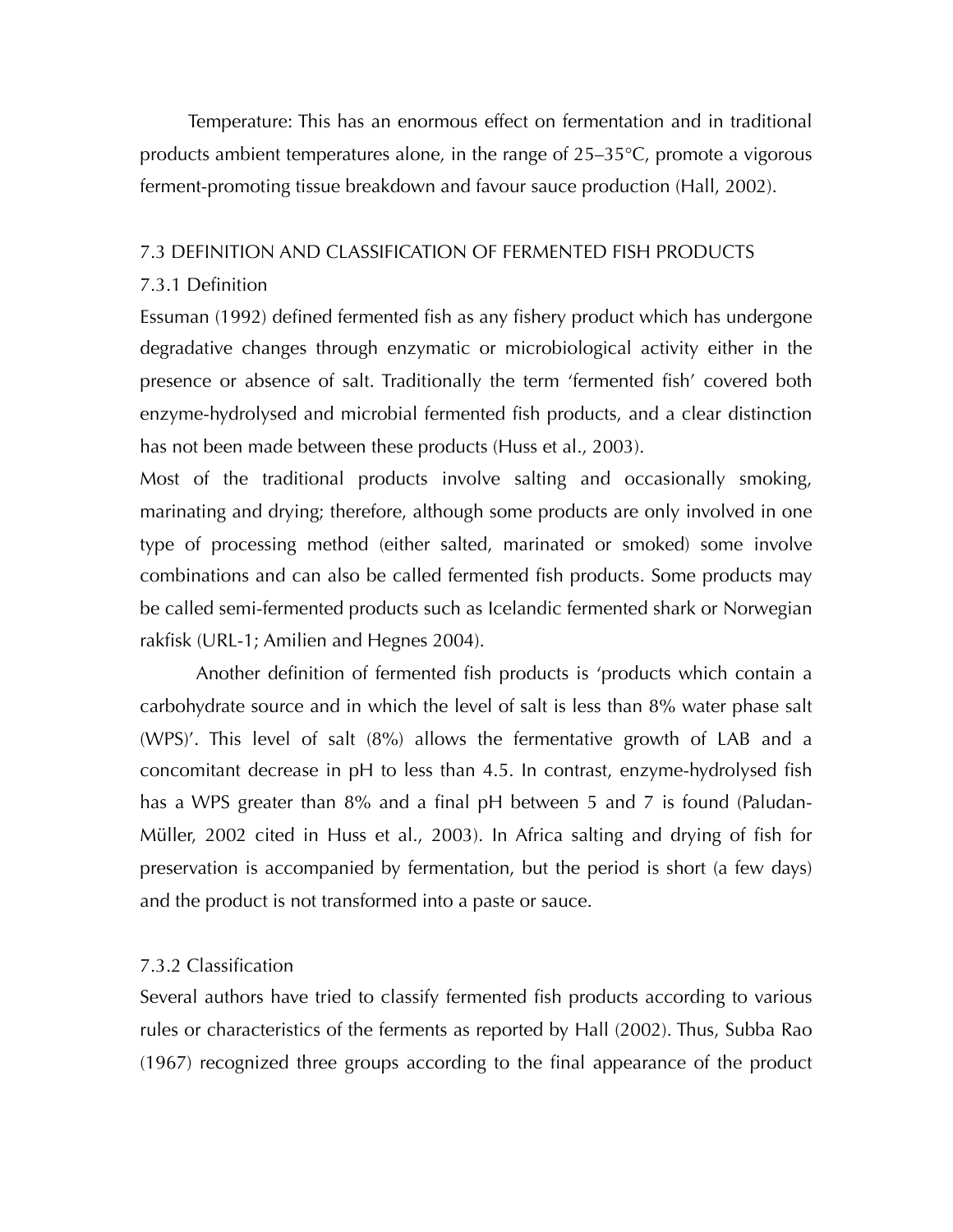whilst Amano (1962) divided fermented fish products into three categories according to the mechanism of protein breakdown as follows:

 (i) Traditional salted products mainly fermented by the action of enzymes normally present in fish flesh and entrails to which salt has been added.

 (ii) Traditional products fermented by the combined effects of fish enzymes supplemented with microbial enzymes supplied in the form of starter cultures on fish flesh and entrails with added salt.

 (iii) Non-traditional products manufactured by accelerated fermentation, acid ensilage and chemical hydrolysis.

However, not all types of fermented fish products fit into this classification (Huss et al., 2003). Adams et al. (1985) divided traditional fermented fish products of South-East Asia according to the substrates used in the fermentation processes as follows:

(i) Products made from fish and salt.

(ii) Products made from fish, salt and carbohydrate.

Here again, considering the added ingredients as substrates does not represent a true classification of traditionally fermented fish products. The addition of carbohydrates to a mixture of fish and salt is usually intended for different purposes. For example, roasted rice, which is added in the late fermentation period, not only provides flavour to the products but also absorbs excess moisture and prevents the fermented fish from sticking together. The roasted rice is sometimes replaced by rice bran. Sugar is often provided as an energy source for LAB, thus hastening the bacterial growth rate. Cooked rice sometimes replaces the sugar and can be a substrate for moulds and yeasts.

 Saisithi (1987) made a different classification based on both substrate used and source of enzymes during the LAB fermentation of traditional fish products.

 Group 1: This group consists of fish paste and fish sauce products from South-East Asia. They are usually prepared from whole fish, which is the only available substrate in lactic acid fermentation. The addition of salt to fish reduces the water activity to prevent microbial spoilage. The enzymes for the fermentation process come partly from the fish digestive system and partly from the bacteria naturally present in the fish and in the salt. Examples are fish sauces such as nuoc-mam from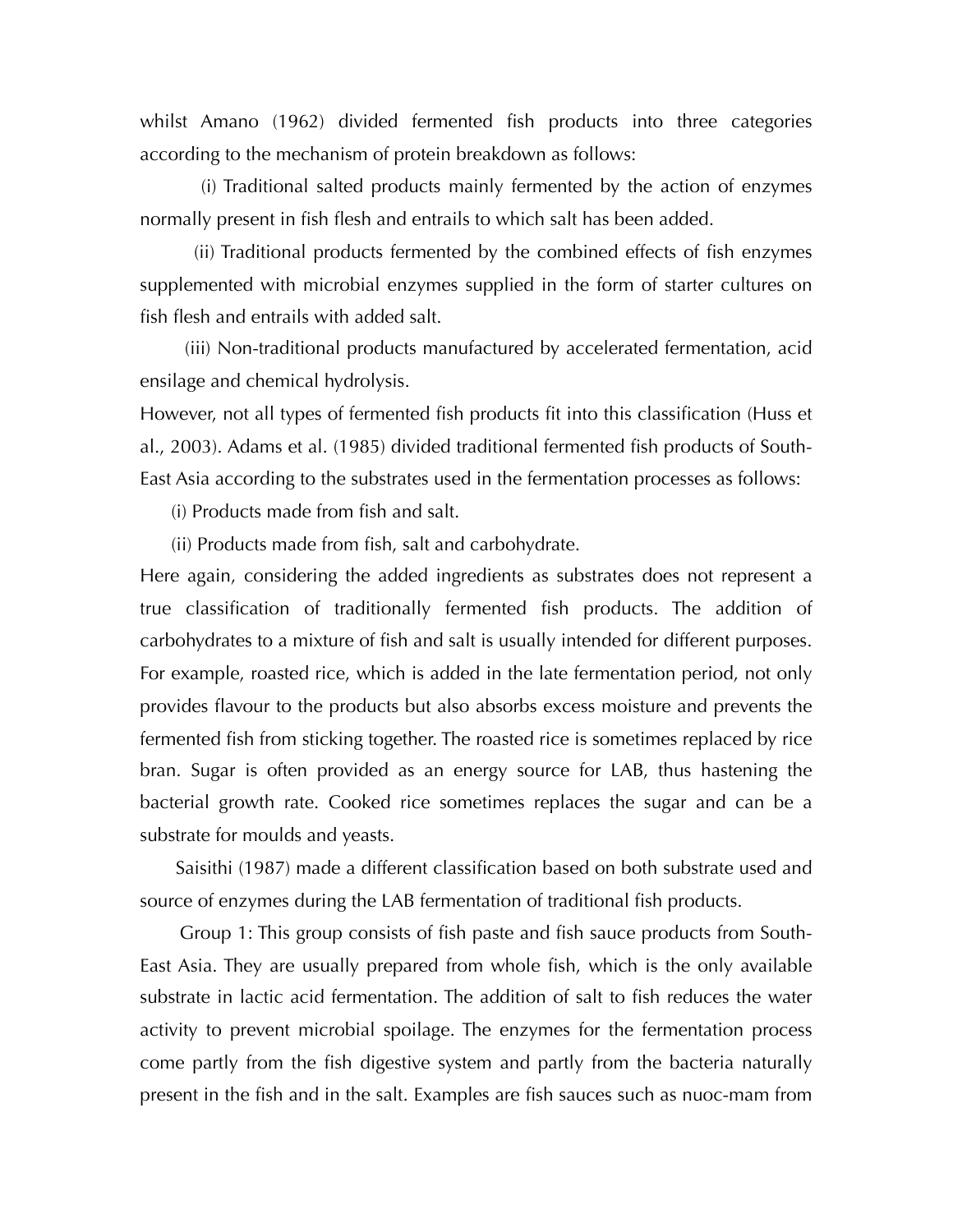Vietnam and fish pastes like trassi from Indonesia. Figure 7.1 shows a production line for G1 type of fermented fish product.

 Group 2: There are more varieties in this group compared to Group 1. Either marine or freshwater fish can be used, prepared in different forms such as whole dressed fish, pieces and minced. Carbohydrates are usually added in the form of cooked rice (palm sugar is sometimes used). The ratio of salt to fish is approximately 1:3 or 1:4. Salting and fermenting times vary from 1 to 3 days (occasionally up to 2 mo). After the first fermenting process, more carbohydrate source is added and allowed to ferment again for another 3–4 days. The main characteristics of the products in this group are that carbohydrate is the principle substrate, and the acid thus produced is the main preservative. This is in contrast to the products in Group 1, where the main substrate and the preservative action is the high salt concentration. However, microorganisms that are responsible for the fermentation of the products in both groups are naturally occurring microorganisms. Figure 7.2 shows a production line for G2 fermented fish product. Table 7.3 shows the microorganisms found in products of Groups 1 and 2.

 Group 3: The fermented fish products in this group are similar to the products of Group 2 as far as the nature of substrates is concerned. The only difference is that the causative microorganisms are added as a starter culture. However, the microorganisms are not inhibited. Salted fish is fermented by the naturally occurring microorganisms found with the fish and/or present in the salt. Added steamed rice, however, is fermented by the starter microorganisms. Medium- to large-sized freshwater fish are commonly used and dressed by scaling, eviscerating and cutting off the head of the fish. The dressed fish is slit transversely on both sides to facilitate salt penetration. Figure 7.3 shows an example of the processing methods for Group 3.

 Although the production of fish sauces and pastes is described as 'fermentation', some researchers argue that they are really the result of endogenous fish enzymes with little or no impact from microbial (LAB) activity (Adnam and Owens, 1984). The enzymes involved are active at acid-pH and are thought toinclude pepsins (from viscera) and cathepsins (released from cells); these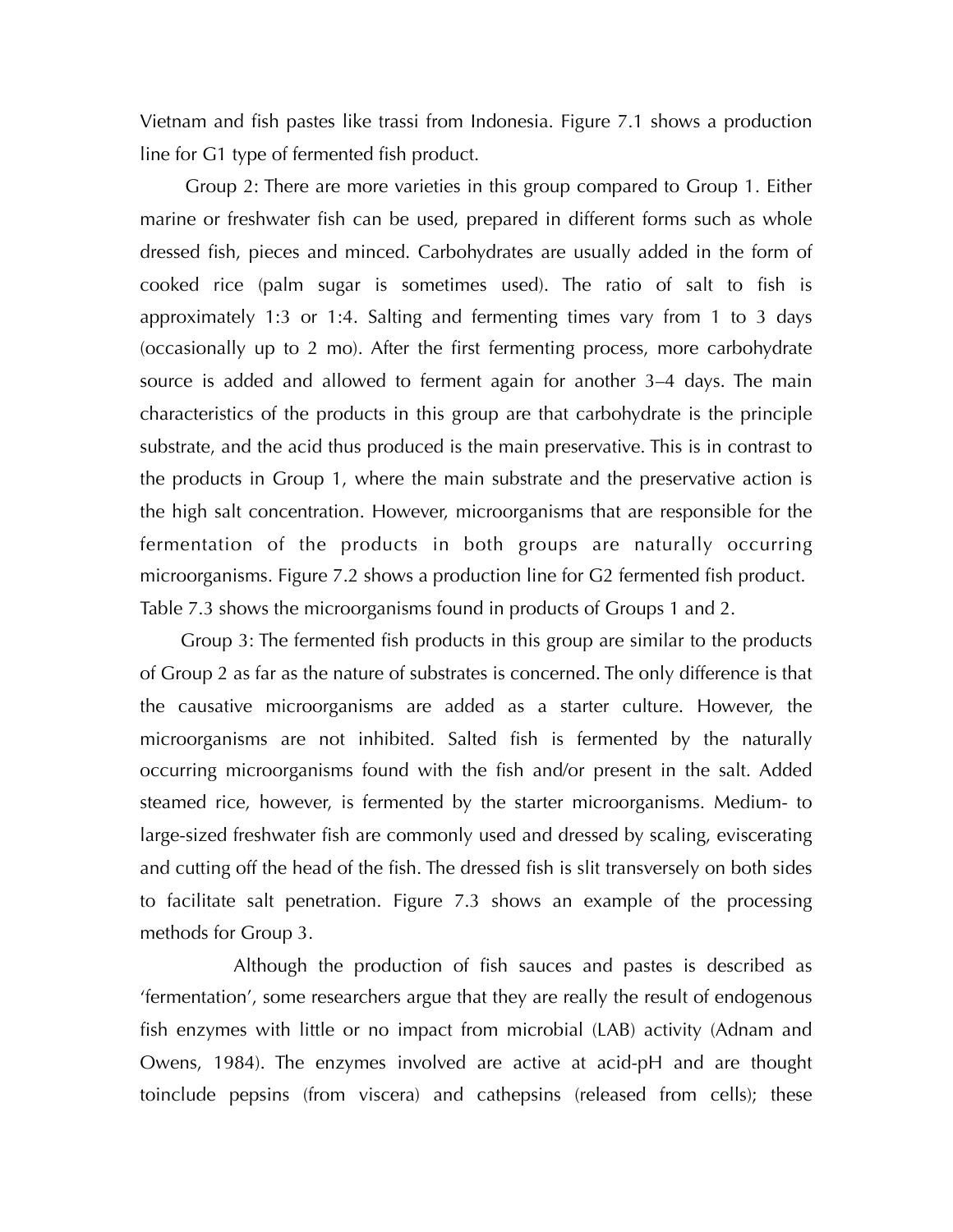enzymes being most active at the start of the fermentation and bacterial enzymes become involved at a later time.

 According to all the above, it is obvious that fermented fish classification depends on the region (Asian, African or European) where those traditional products are produced. In Africa, several methodologies are applied to fermented fish products, such as fermented fish either dried or smoked after fermentation. In Europe, there are some fermented fish products which have no salt applications in their methodology such as Hakarl.

## 7.4 TYPES OF FERMENTED FISH PRODUCTS

As already mentioned, fermented fish have been considered as South-East Asian products although there are traditional products from Europe and from Africa. The following description indicates some characteristics of these regional products.

## 7.4.1 European products

In Europe the fermentation of fish has a long history, now mainly associated with the Scandinavian countries where Gaffelbitar, Tidbits and Surströmming are fermented products made from the Atlantic herring (Clupea harengus) whilst Rakfisk is made from trout (Salmo trutta). Gaffelbitar and Tidbits are fermented for 12–18 months with a mixture of salt, sugar and spices present. Flavour development is due mainly to endogenous enzyme activity but the contribution of LAB such as Pediococcus, Lactobacillus and Leuconostoc spp. is important. These days, Rakfisk is usually processed by Norwegian and Swedish companies, while various types of Surströmming are of Swedish origin. One Icelandic product is Hakarl, produced from semi-fermented shark (URL-1).

 Other European fermented fish products include gravad lacks from Germany although it is said to be of Swedish, Danish and Norwegian origin (Bopp, personal communication).

 Many European fish-processing companies and authorities are not aware that certain products are really fermented. One such is spiced herring from Denmark, produced from whole herring, firstly treated with salt, sugar and spiced mix. Fermentation is carried out in big barrels for several months facilitated by enzymes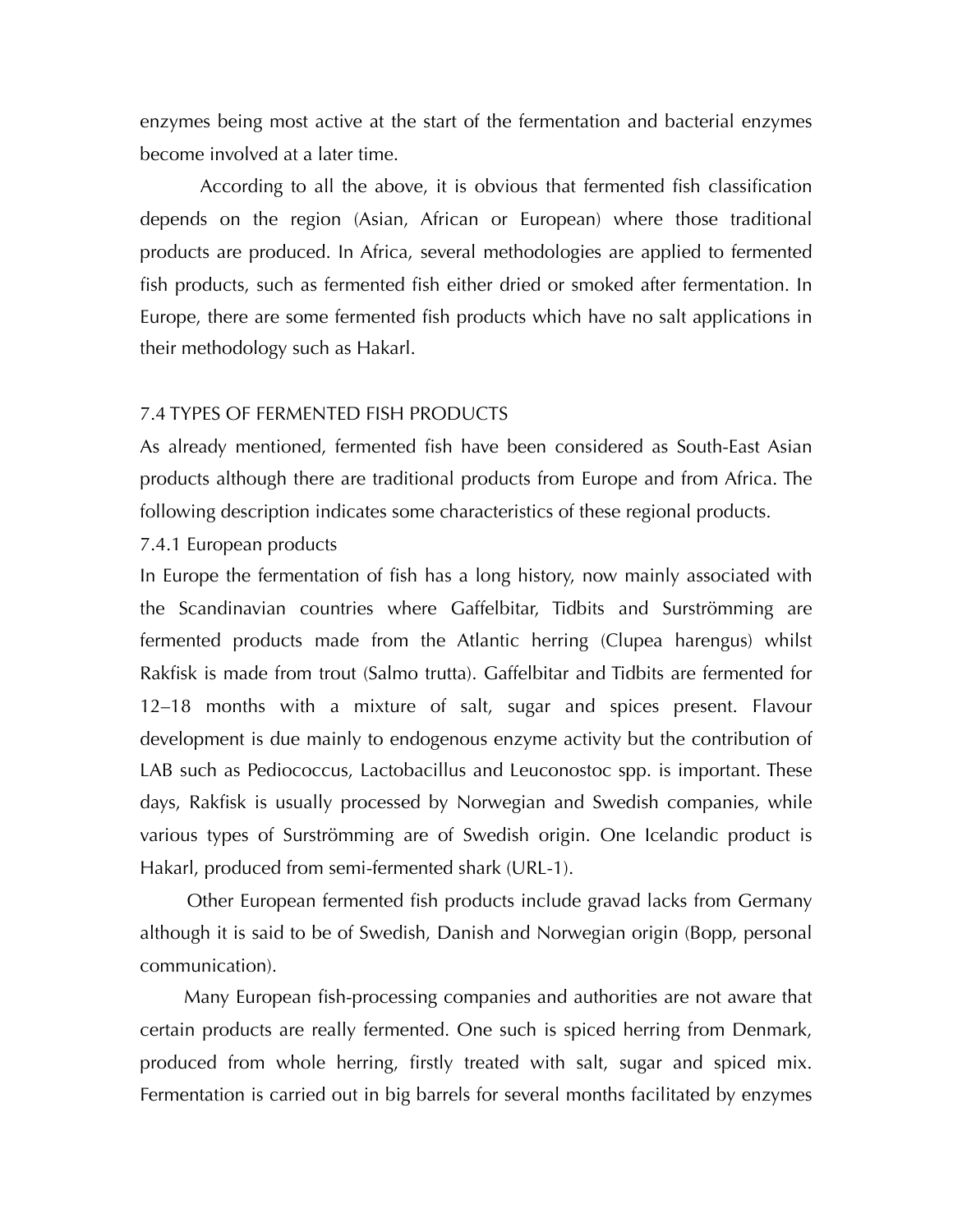from naturally occurring bacteria in the salt and fish, intestinal enzymes and possibly tissue enzymes. After maturing, the fish is filleted and packed in vinegar.

 One Swedish company that produces several types of fermented herring (Surströmming also known as sour herring) sold in cans informed the author that they use headed and gutted fish except gonads and small parts of guts left in the fish. First, they pre-salt fish, at around 24% salt, but with only 12% at the end. Fermentation takes place over 5–8 weeks, at 15–18°C (with no other additives), and is mainly effected by bacterial enzymes and partly by intestinal and tissue enzymes. The product is sold in cans (R. Madsen, personal communication). Figure 7.4 shows fermented fish products from Sweden (Surströmming) and Denmark. The same company also produces Rakfisk from trout by using salt and sugar and fermentation is carried out under pressure for 3–12 months at 4–6°C.

#### 7.4.2.2 Patis

This is a fish sauce produced from fish–solar salt mixtures and often produced alongside a fish paste called bagoong (which unlike balao-balao has no added rice). The raw material can be any fish or shrimp species, although Stolephorus, Decapterus and Sardinella are preferred. The amount of salt added varies but is commonly 3:1 salt/fish, with the proportion added controlling the fermentation. On the home scale the fish and salt are mixed and left for a long fermentation (6–12 mo), which is encouraged by mixing at intervals. Once completed, the clear patis is decanted off; more sauce can be produced by pressing the solid remains, with the final residue being bagoong. The colour (light brown to yellow) and clarity of patis varies with fermentation practice. On the commercial scale essentially the same process is followed but care is taken to press the fish–salt mixture because as liquor is released fish can float to the surface and spoil. Liquor can be removed (by scooping or tapping) at various times giving different quality patis, and lowerquality patis can be produced by washing the final solids with salt-water (remaining solid is bagoong) (Hall, 2002).

## 7.5 QUALITY AND STANDARDS OF FERMENTED FISH PRODUCTS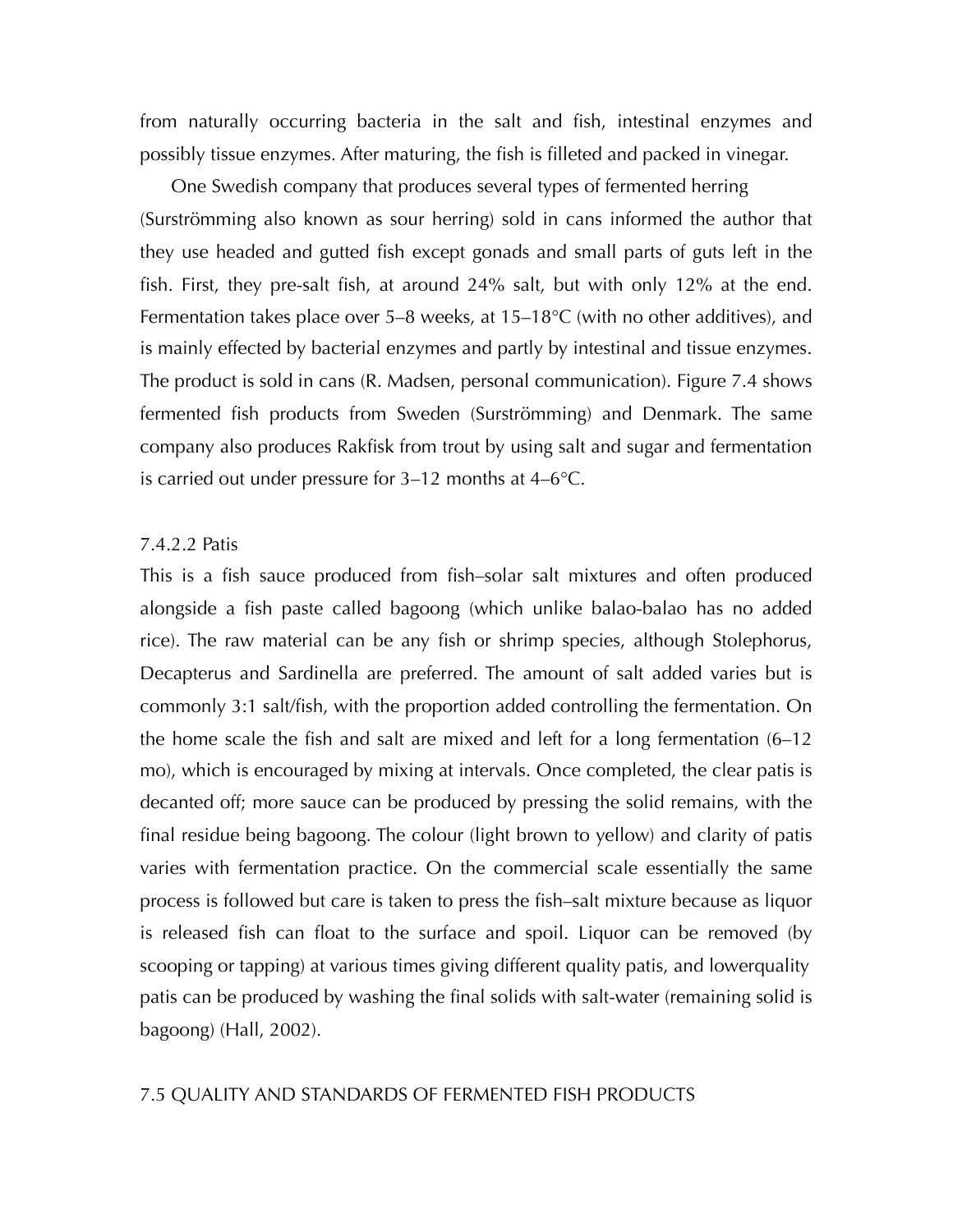The quality of fermented fish is assessed subjectively by visual and/or organoleptic inspection of parameters such as texture, colour, odour and fragility (Essuman, 1992). Differences in consumer preferences in different regions mean that similar products made in different locations may be considered to be of different quality (Hall, 2002). Since the majority of fermented fish products are consumed either locally or within the country of origin, quality standards will reflect local preferences. Recent research showed that Surstromming from Sweden and fermented fish from Denmark are well liked by Scandinavians but described as 'stink' fish product in other countries like Turkey and topquality products are deemed unacceptable due to their distinctive smell (Köse et al., 2008).

 Export markets have been limited but are growing mainly due to immigration and an interest in 'ethnic' foods. Thus, the application of legal food standards relating to quality, composition and toxicology has developed only in recent years for products such as nam-pla from Thailand (Virulhakul, 2000) and includes parameters such as sodium chloride content, percentage of amino acid nitrogen, glutamic acid/total nitrogen, pH and relative density (Hall, 2002).

 Quality issues relating to fermented fish products have been described in detail by Saisithi (1994) for traditional fermented fish sauce from South-East Asia, and by Essuman (1992) for fermented fish from Africa. The main factors affecting the quality of fermented fish products are detailed below.

## 7.5.1 Salting procedures

In fermented fish production, addition of salt has different effects on the end product. One of these effects is through the salting technique employed, which must be carried out uniformly around the fish in the vat, tank or barrel to ensure that the salt remains evenly distributed around the fish. The proper distribution of salt over the fish is most important, because diffusion is slow, and if one small part is deprived of salt, the fish will spoil.

 As soon as salt comes into contact with the fresh fish natural brine will form fairly quickly. If the salting process is slow, the natural brine can be expected to cover the fish at the end of 1–2 days. In this case, fish in the top layer will start to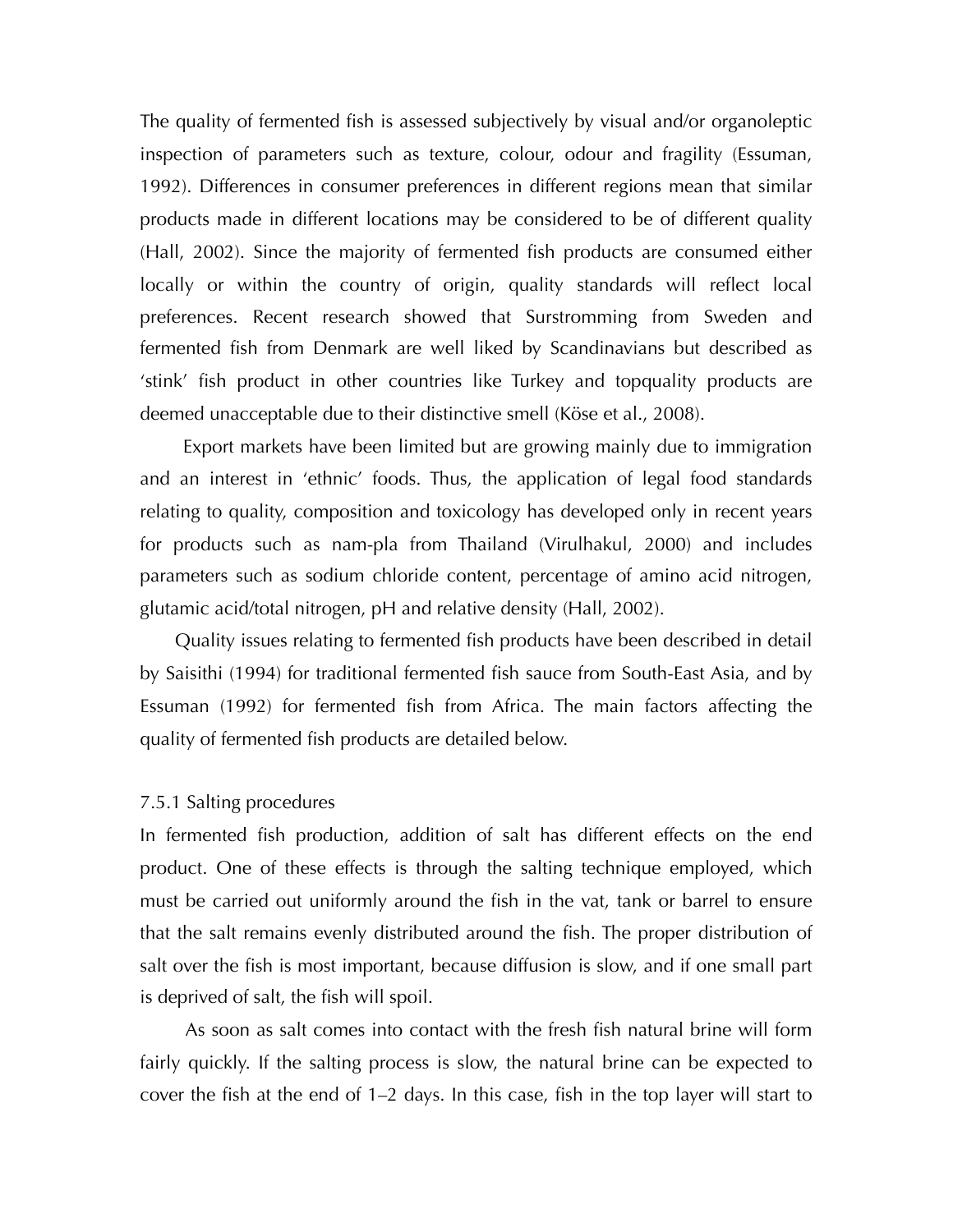spoil (Saisithi, 1994). Salting by hand is very slow to make sure that all fish is salted uniformly and fish may be spoilt before salting is complete. The autolysis of fish tissues begins almost immediately after the fish is dead and bacterial spoilage will soon follow, so the salting process should be completed while the fish is still fresh. Salting and mixing machines (cascade or drum mixers) can speed up the process (Saisithi, 1994).

 The second effect comes from the ratio of fish/salt used, which is very important in determining the fermented product produced (see Section 7.2).

 Thirdly, the quality of salt also affects the product quality. Common salt (sodium chloride) is the most widely used chemical in fish curing in many African and South Asian countries. Some product types require specific types of salt, such as solar salt, in the production of African fermented products.

#### 7.5.2 Microorganisms

As mentioned earlier, microorganisms in the fish greatly contribute to the fermentation process as well as the distinct flavour of the products (Table 7.3). Such specific microorganisms originate from fish and salt are used in the processing. Since the isolation of specific microorganisms that have a leading role in the fermentation, starter cultures have been widely used in commercial fish fermentation. Contamination of the salt and unsanitary environmental conditions can alter the microbial flora during fermentation, which will change the flavour and texture of the product and also bring in health issues. The presence of spoilage bacteria is very important in affecting the quality of fermented fish products, especially for African products where processes such as drying and smoking are applied prior to fermentation. The fish-processing infrastructure is invariably of a low hygienic standard at the artisanal level. A reduction in bacterial numbers can be carried out by salting (most of the spoilage bacteria originally present on fish will die off quickly after contact with salt), leaving only the high salt-tolerant bacteria to grow slowly in the medium (Saisithi, 1994).

 In situations where brine is reused a number of times, the chemical composition of the salt solution is altered. Significant amounts of organic material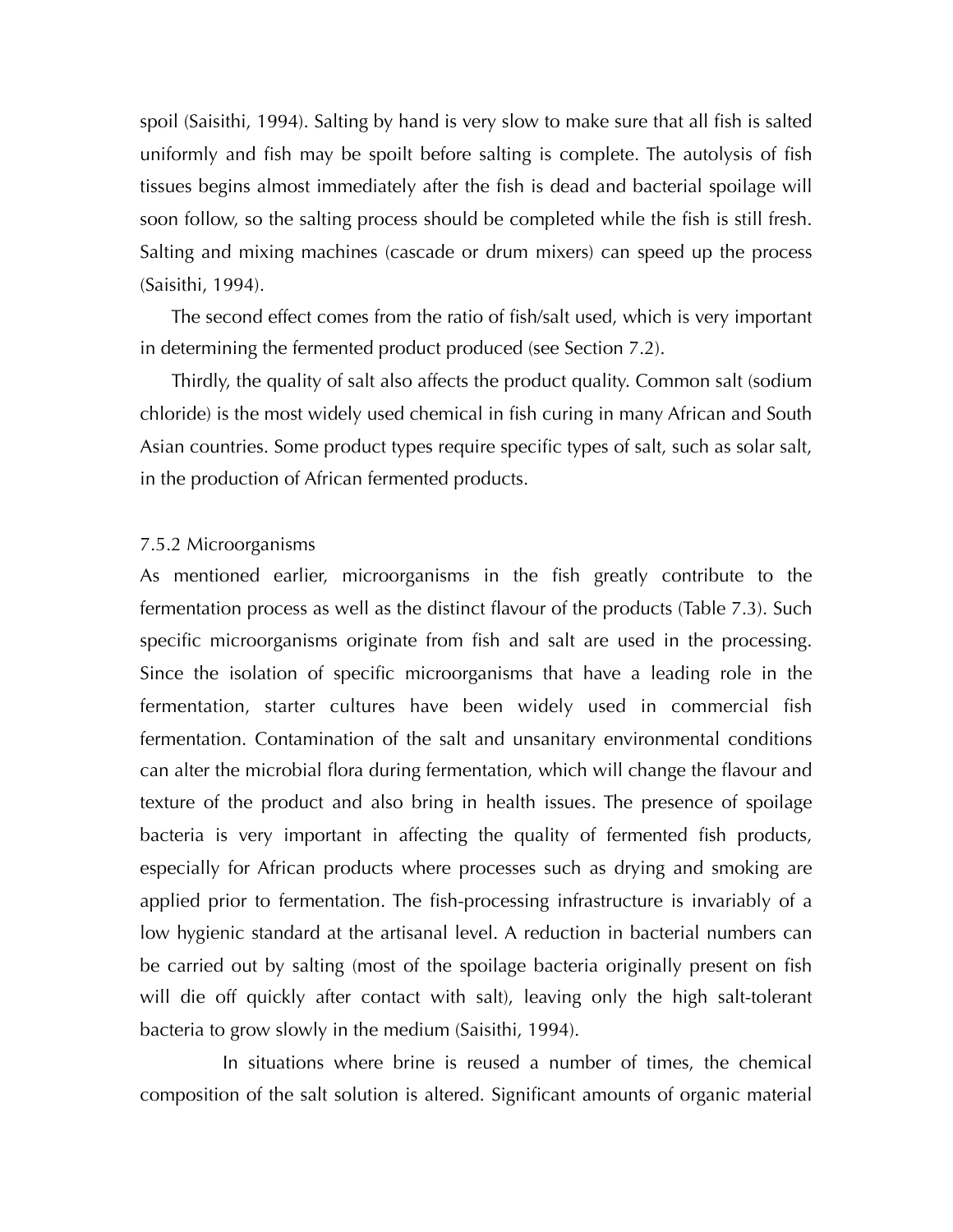areintroduced and the bacterial load of the brine becomes extremely high, especially the red halophiles and the osmophilic moulds, causing two common defects of salted fermented fishery products called pink and dun.

#### 7.5.3 Fish enzymes

It is well known that proteolysis of fish protein derives mainly from the fish gut enzymes and the more enzymes present in the gut, the quicker the fish tissues become liquefied. Usually fish will have the highest amount of gut enzymes during the feeding season (Saisithi, 1994) and the tissue protein of actively swimming fish will be hydrolysed faster than that of slow-moving fish (Fuji et al., 1951 cited in Saisithi, 1994). The proper use of salt and fish with strong, enzymic activity helps to cut down the fermentation time appreciably.

 Fish sauce is the hydrolysed product of the fish tissues which consist mainly of protein and lipid. The degradation pathways of the lipid component during the fermentation process are not fully understood. Saisithi (1967) found that the amount of total volatile acids (TVA) increased as the fermentation time increased and reached a maximum at approximately 9 months of fermentation. These volatile acids have been established as major flavour components of the fish sauce and are the by-products of lactic acid fermentation by LAB present in the fish sauce Saisithi (1967).

 The total amino acid content in fish sauce is approximately the same as that found in the protein of fish tissues. Taurine, a non-protein component, found in nam-pla, could be derived from the amino acids cysteine or cystine (Meister, 1965) which would account for their disappearance from the fish sauce. The application of fish enzymes in fermented products is a good example of applied biochemistry and indicates the presence of many potentially valuable components which need investigation. Chapter 10 describes some examples of the extraction and application of bio-active compounds from fish-processing by-products.

#### 7.5.4 Temperature during fermentation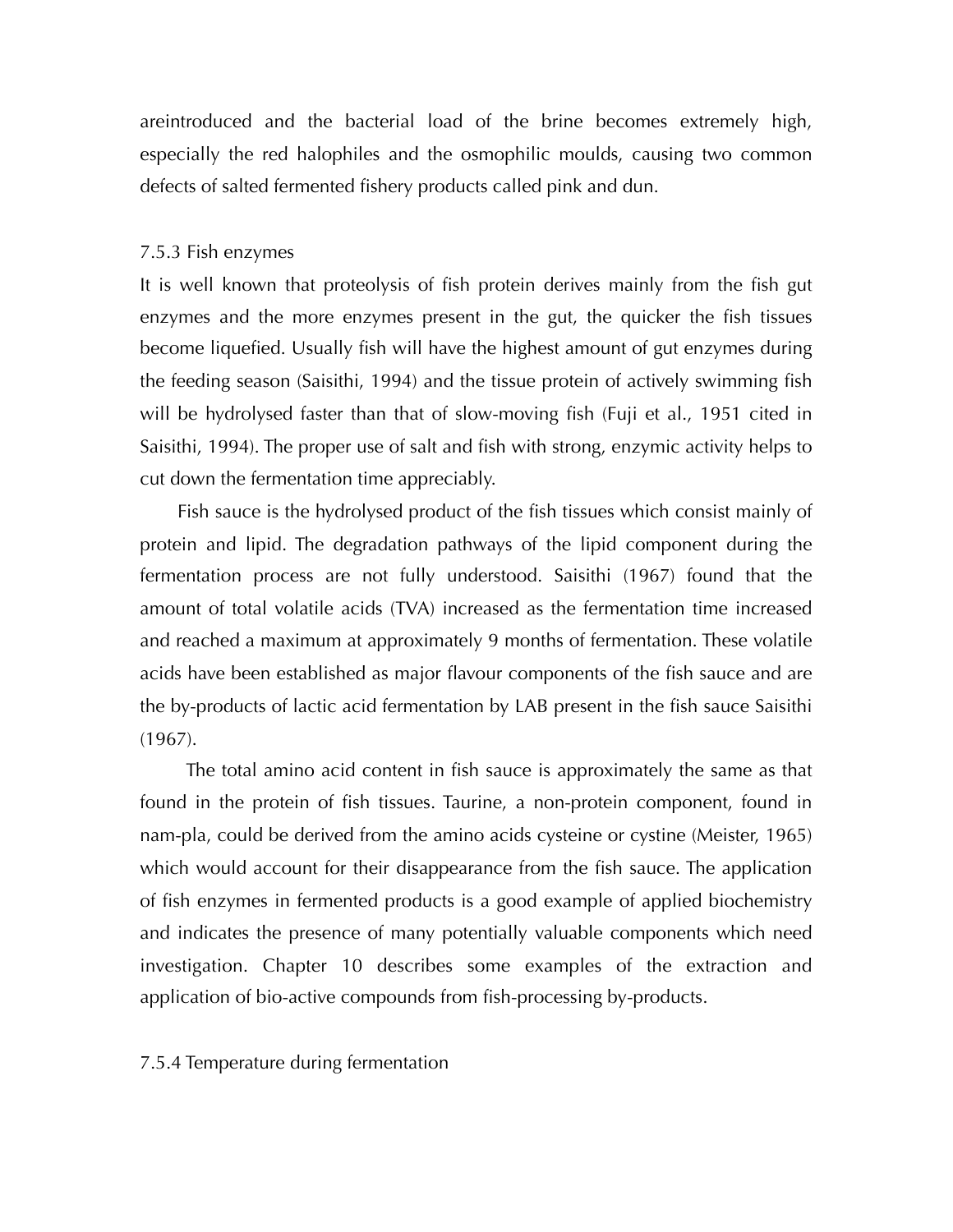The preferred temperature of fish fermentation varies according to types of product to be produced. It is well known that higher the temperature increases the speed of fermentation and low temperature slows down the fermentation process. Therefore, products from South-East Asia require high temperatures in order to produce liquid or paste-like form of end product. On the other hand, products of European origin usually require lower temperatures. It was reported that fermented herring from Denmark was processed under cold storage conditions and kept in cold storage during marketing prior to consumption (Köse et al., 2008). The regional processes have evolved to reflect ambient temperatures and have proved to be sustainable as a result.

## 7.7 CONCLUSIONS

Although the production of traditional fermented fish products is a longstanding industry across the world their role in securing a sustainable fish processing industry (FPI) is not developed to its fullest potential. This is not due to a lack of interest in the processes themselves which have been studied for many years and fascinate the applied microbiologist and biochemist alike. The intense flavours and aromas associated with the products are probably out of favour nowadays in the United States and EU and are perhaps being superseded in their home regions as Western-style food becomes popular. A sustainable diet in the future might demand a return to less heat-treated products but with stronger flavours as a result and fermented fish products would come into their own. There is a tension here between the need for sustainable processing (less energy-intense) and a healthy diet (e.g. low salt) and between sourcing our protein and fats from a meat-based diet to one based on fish protein and vegetable sources. Sustainability concepts here go beyond an analysis of the processing methods to those reflecting our diet and food intake on a global scale. On several occasions in this chapter mention has been made of the ubiquity of fermented fish products across the world, reflecting the specific combination of raw material, ambient conditions, microbial flora, salt content and dietary traditions which have evolved in each region. There is no doubt